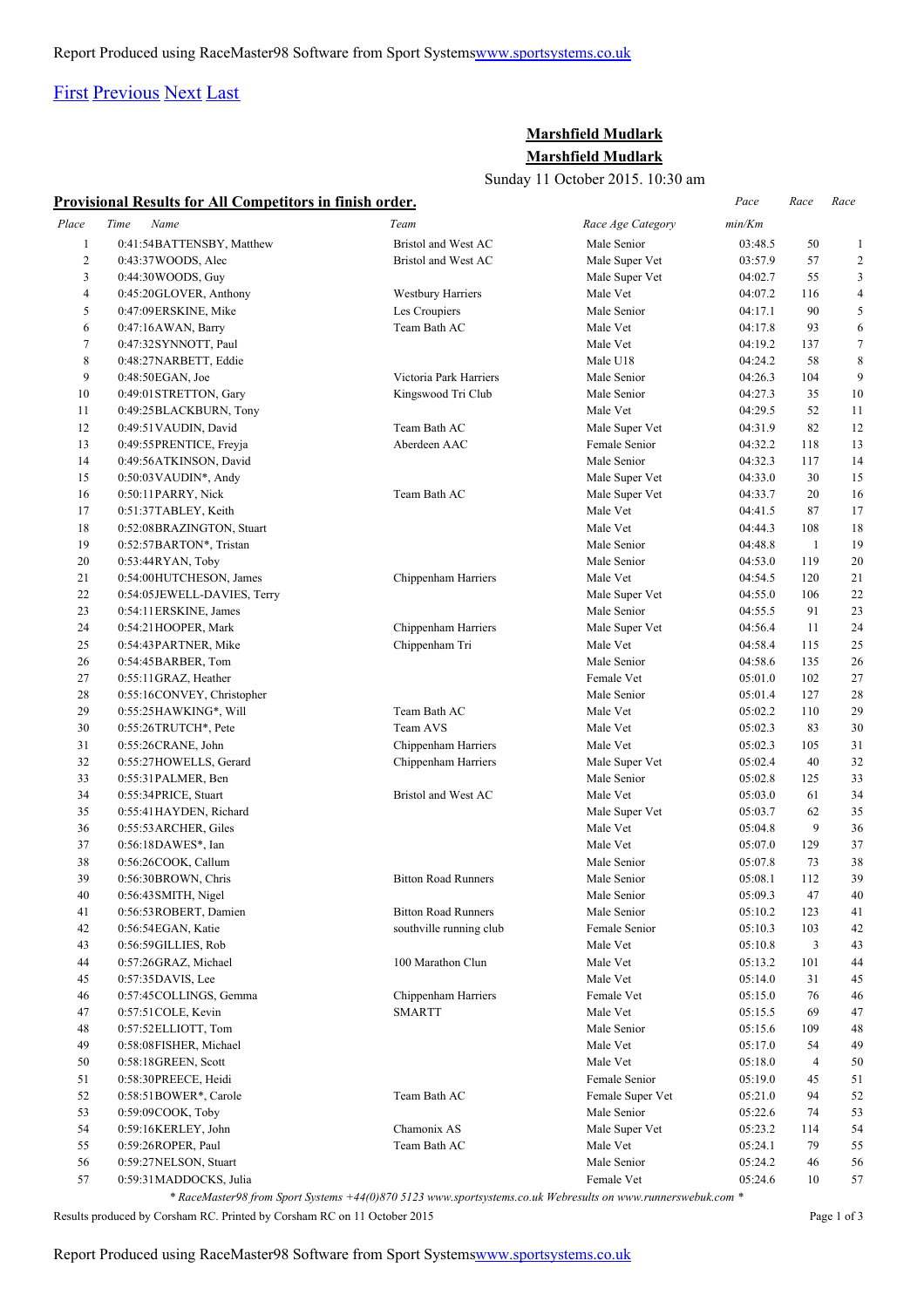# [First](http://www.corshamrunningclub.co.uk/Mudlark/Results/2015/Marshfield Mudlark 2015.html) [Previous](http://www.corshamrunningclub.co.uk/Mudlark/Results/2015/Marshfield Mudlark 2015.html) [Next](http://www.corshamrunningclub.co.uk/Mudlark/Results/2015/Marshfield Mudlark 2015Page3.html) [Last](http://www.corshamrunningclub.co.uk/Mudlark/Results/2015/Marshfield Mudlark 2015Page3.html)

Marshfield Mudlark, Marshfield Mudlark - Sunday 11 October 2015. 10:30 am

|       | <b>Provisional Results for All Competitors in finish order.</b> |                               |                   | Pace    | Race | Race |
|-------|-----------------------------------------------------------------|-------------------------------|-------------------|---------|------|------|
| Place | Time<br>Name                                                    | Team                          | Race Age Category | min/Km  |      |      |
| 58    | 0:59:36 HATCH, Simon                                            |                               | Male Vet          | 05:25.0 | 16   | 58   |
| 59    | 1:00:06 HOUGHTON, Daniel                                        | Kingswood Tri Club            | Male Senior       | 05:27.8 | 24   | 59   |
| 60    | $1:00:21$ JANES*, Phil                                          |                               | Male Vet          | 05:29.1 | 13   | 60   |
| 61    | 1:00:33 MARTIN, Michael                                         | Portishead RC                 | Male Super Vet    | 05:30.2 | 98   | 61   |
| 62    | 1:00:41 SCOTFORD, Hamish                                        | Corsham Running Club          | Male Senior       | 05:31.0 | 64   | 62   |
| 63    | 1:00:49 COOK, Robert                                            |                               | Male Vet          | 05:31.7 | 124  | 63   |
| 64    | 1:00:53 WINSTONE, Patrick                                       | Town & Country Harriers       | Male Super Vet    | 05:32.0 | 96   | 64   |
| 65    | 1:01:12 MANN, Darren                                            | <b>SMARTT</b>                 | Male Vet          | 05:33.8 | 32   | 65   |
| 66    | 1:02:23 NOBLET, Charles                                         |                               | Male Vet          | 05:40.2 | 21   | 66   |
| 67    | 1:02:47 COOK, Alan                                              |                               | Male Super Vet    | 05:42.4 | 72   | 67   |
| 68    | 1:03:00 GRAY, William                                           |                               | Male Vet          | 05:43.6 | 15   | 68   |
| 69    | 1:03:05 BOWER*, Marcie                                          |                               | Female Senior     | 05:44.0 | 95   | 69   |
| 70    | 1:03:16 JONES, Tomi                                             |                               | Male Senior       | 05:45.0 | 14   | 70   |
| 71    | 1:03:21 GREEN*, Desmond                                         | Kingswood Tri Club            | Male Vet          | 05:45.5 | 133  | 71   |
| 72    | 1:03:36 GIBBS, Helen                                            | Chippenham Harriers           | Female Super Vet  | 05:46.9 | 28   | 72   |
| 73    | 1:03:36 PREECE, Dan                                             |                               | Male Senior       | 05:46.9 | 136  | 73   |
| 74    | 1:03:41 NARBETT, Emma                                           |                               | Female U18        | 05:47.3 | 60   | 74   |
| 75    | 1:03:48 COX, Allan                                              | Corsham Running Club          | Male Super Vet    | 05:48.0 | 134  | 75   |
| 76    | 1:04:01 BUTCHER, Michael John                                   | Team Bath AC                  | Male Super Vet    | 05:49.1 | 12   | 76   |
| 77    | 1:04:05 PENN, Adrian                                            |                               | Male Super Vet    | 05:49.5 | 43   | 77   |
| 78    | 1:04:09 KEARSEY, Debbie                                         | Corsham Running Club          | Female Super Vet  | 05:49.9 | 29   | 78   |
| 79    | 1:04:41 LOCKETT, Christopher                                    | <b>Bitton Road Runners</b>    | Male Super Vet    | 05:52.8 | 126  | 79   |
| 80    | 1:04:44 SQUIRE, Gareth                                          | Chippenham Harriers           | Male Vet          | 05:53.0 | 27   | 80   |
| 81    | 1:05:01 SMITH, Steve                                            |                               | Male Vet          | 05:54.6 | 49   | 81   |
| 82    | 1:05:07 BROWN, Janet                                            | <b>Bitton Road Runners</b>    | Female Super Vet  | 05:55.1 | 39   | 82   |
| 83    | 1:05:12 NARBETT, Susan                                          |                               | Female Super Vet  | 05:55.6 | 59   | 83   |
| 84    | 1:05:22 HATCH, Lisa                                             |                               | Female Vet        | 05:56.5 | 17   | 84   |
| 85    | 1:05:25 SEWELL*, John                                           |                               | Male Super Vet    | 05:56.8 | 138  | 85   |
| 86    | 1:05:27 CONVEY, Jocelyn                                         |                               | Female Vet        | 05:57.0 | 128  | 86   |
| 87    | 1:05:31 CAMPBELL*, Michelle                                     |                               | Female Senior     | 05:57.3 | 41   | 87   |
| 88    | 1:05:59 MACINTYRE, Laurie                                       |                               | Female Senior     | 05:59.9 | 84   | 88   |
| 89    | 1:06:00 CAMPBELL*, Hugh                                         |                               | Male Senior       | 06:00.0 | 42   | 89   |
| 90    | 1:06:07 POWNALL, Tony                                           | Forest of Dean Athletics Club | Male Super Vet    | 06:00.6 | 111  | 90   |
| 91    | 1:06:16 ALVIS, Sarah                                            | Chippenham Harriers           | Female Vet        | 06:01.4 | 86   | 91   |
| 92    | 1:06:59 LILLY, Jayne                                            |                               | Female Super Vet  | 06:05.3 | 22   | 92   |
| 93    | 1:07:15 COLE, Catherine                                         | <b>SMARTT</b>                 | Female Super Vet  | 06:06.8 | 68   | 93   |
| 94    | 1:07:27 PARR, Guy                                               |                               | Male Super Vet    | 06:07.9 | 89   | 94   |
| 95    | 1:07:27 PARR, Nigel                                             |                               | Male Super Vet    | 06:07.9 | 37   | 95   |
| 96    | 1:07:32 LAVERY, Tom                                             |                               | Male Vet          | 06:08.3 | 141  | 96   |
| 97    | 1:07:50 HACKETT, Robyn                                          |                               | Female Vet        | 06:10.0 | 70   | 97   |
| 98    | 1:07:53 CLUFF, Julian                                           |                               | Male Vet          | 06:10.2 | 66   | 98   |
| 99    | 1:08:39 MASNA, Erika                                            | <b>SMARTT</b>                 | Female Vet        | 06:14.4 | 80   | 99   |
| 100   | 1:08:45 GRAHAM, Claire                                          |                               | Female Super Vet  | 06:15.0 | 139  | 100  |
| 101   | 1:09:00 COOK, Lawrie                                            |                               | Male Super Vet    | 06:16.3 | 5    | 101  |
| 102   | 1:09:38 POOLEY, Trevor                                          |                               | Male Super Vet    | 06:19.8 | 26   | 102  |
| 103   | 1:10:11 MARYON, Nick                                            |                               | Male Super Vet    | 06:22.8 | 67   | 103  |
| 104   | 1:10:43 LANGDON, Lucy                                           |                               | Female Senior     | 06:25.7 | 92   | 104  |
| 105   | 1:10:54 VEEVERS, Lindsay                                        | Chippenham Harriers           | Female Vet        | 06:26.7 | 23   | 105  |
|       | 1:10:57 RUTHFORD*, Paul                                         |                               | Male Super Vet    | 06:27.0 | 99   |      |
| 106   |                                                                 |                               |                   |         |      | 106  |